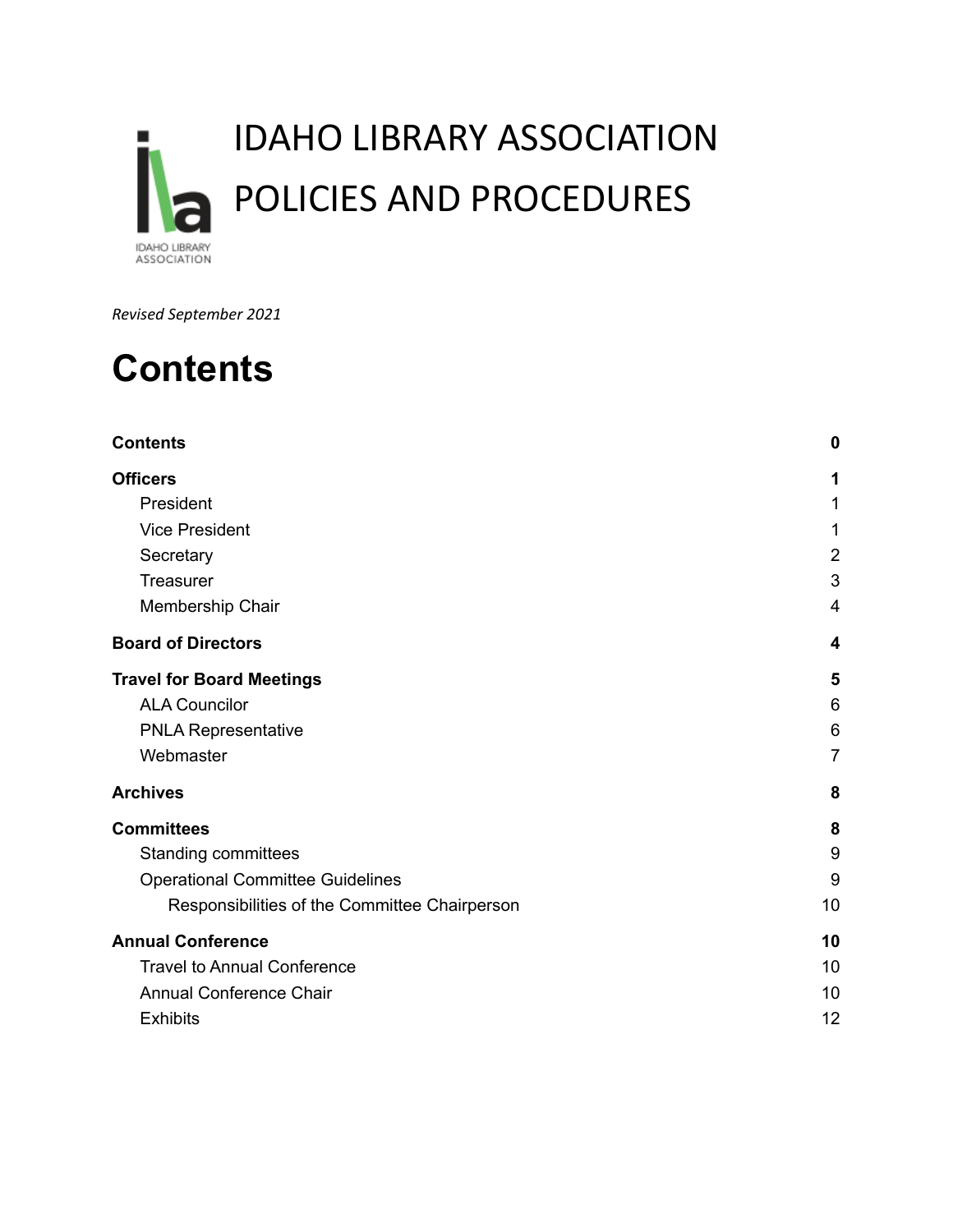# <span id="page-1-0"></span>**Officers**

<span id="page-1-1"></span>[CONSTITUTION: Article IV](https://docs.google.com/document/d/1vLI05bm5nosilCq7oAvNQ7xa7rFcJqGI/edit?usp=sharing&ouid=109512102002422768742&rtpof=true&sd=true)

### **President**

[BYLAWS: Article VI, section 3.A](https://docs.google.com/document/d/1fOdylBnzr6Z85Z4156O-IG0B8Y_dH4DN/edit?usp=sharing&ouid=109512102002422768742&rtpof=true&sd=true)

Must be an individual member of ILA Duties:

- Prepares an agenda and presides at all meetings of the Association and of the Board of Directors.
- Serves as a voting member of the Board of Directors.
- Represents the Association in all official capacities.
- Serves as the second signer for association bank accounts.
- Acts as spokesperson for the Association on all established policies.
- Serves as liaison officer between the Association and other organized groups.
- Coordinates the work of all officers, divisions, and committees.
- As incoming President, guides the Board of Directors in setting a new strategic plan. As outgoing President, reviews with the Board of Directors the strategic plan, summarizes accomplishments, and removes completed items.
- Monitors ILA website for current content, keeping track of updates needed and coordinates with officers and others to keep the website up-to-date with information of use to the membership.
- Keeps membership informed of important library affairs through website updates, Facebook updates, Twitter feeds, updates on Libidaho, publication in the Idaho Librarian, and/or other appropriate association publication, as determined by the Board.
- Keep current info on docs "Policies/Issues Affecting Idaho Libraries" and "ILA Success and Challenges" on the website.
- Maintains (with help of the Legislative Committee) current Policy/Issues info on the ILA website.

### <span id="page-1-2"></span>**Vice President**

[BYLAWS: Article VI, Section 3.B, Article VII, Section 5](https://docs.google.com/document/d/1fOdylBnzr6Z85Z4156O-IG0B8Y_dH4DN/edit?usp=sharing&ouid=109512102002422768742&rtpof=true&sd=true)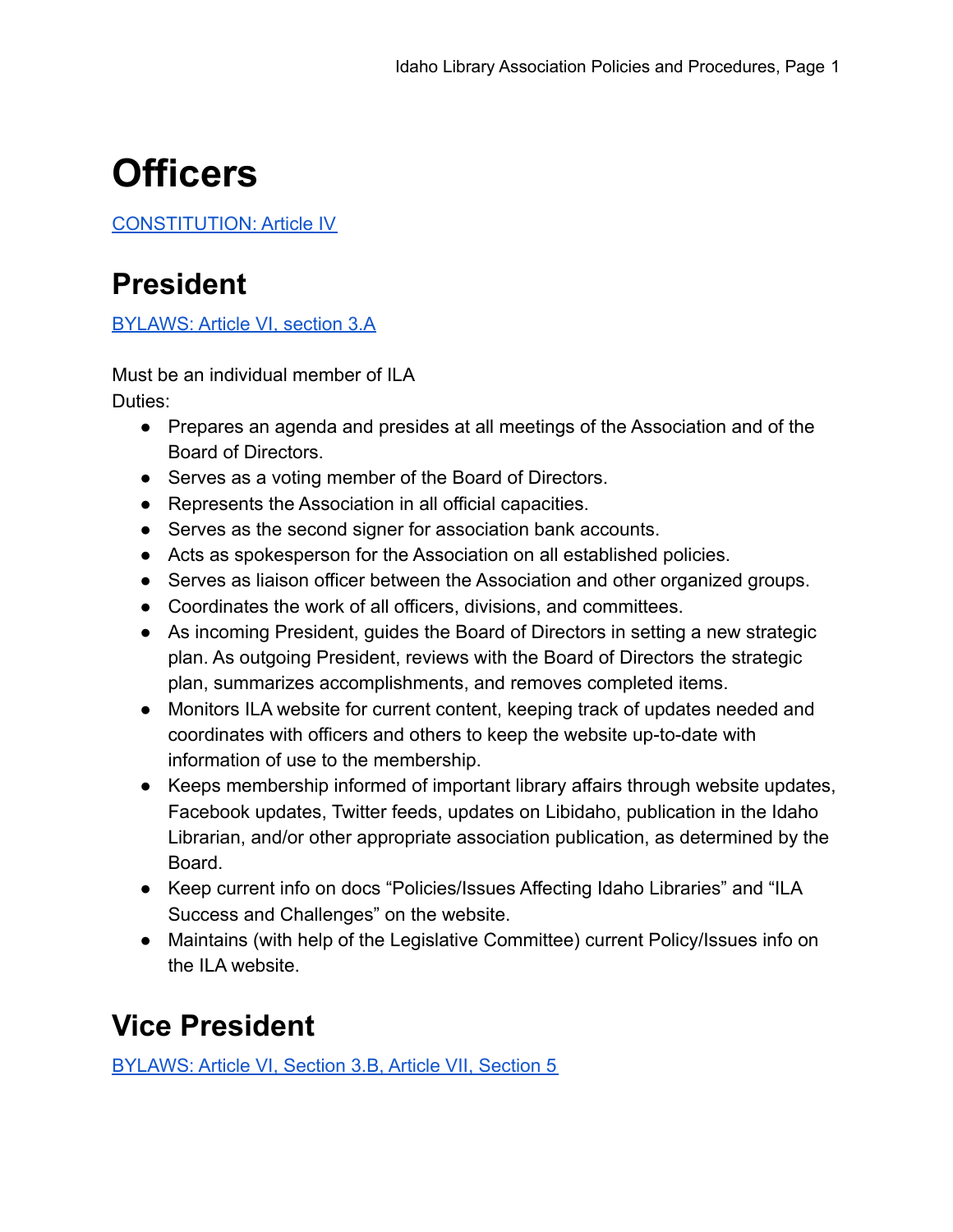Must be an individual member of ILA.

**Duties** 

- Serves as a voting member of the Board of Directors.
- Acts in the absence of the President. If the President vacates the office, the Vice President completes the term.
- Serves as the chair of the Regional Conferences Committee and Steering **Committee.**
- Calls for a financial review from the current Treasure within 30 days after a change of Treasurer.
- Makes decisions about web page content when appropriate; refers other decisions to the board for discussion.
- Updates the ILA social media accounts.
- Represents the President upon request.
- Keeps in close touch with the President throughout the year to solve problems and to prepare to assume the duties of the presidency.
- Assists the President in monitoring the website for updated content.
- Receives regular reports from committees.
- Committee appointments (Bylaws, Article VII).
	- Appoints chairpersons of all operational committees, and serves as ex officio member of all operational committees.
	- Suggests members to serve on committees. Final appointments are made by the Vice President after conferring with chairpersons of committees, and after gaining consent of individuals to serve.
	- Appoints special committees, when necessary, with approval of the Board of Directors.
	- Maintains a current file of information needed by new Board and Committee members.
	- Informs each committee chairperson, at time of appointment, of specific duties of committee as defined by the Board of Directors; indicates objectives each committee is expected to attain during its period of service; and urges early consideration of budgetary needs.
	- $\circ$  Ensures that all committee appointments are made in time for publication on the website, and/or other appropriate association publication, as determined by the Board.

### <span id="page-2-0"></span>**Secretary**

[BYLAWS: Article VI, Section 3C](https://docs.google.com/document/d/1fOdylBnzr6Z85Z4156O-IG0B8Y_dH4DN/edit?usp=sharing&ouid=109512102002422768742&rtpof=true&sd=true)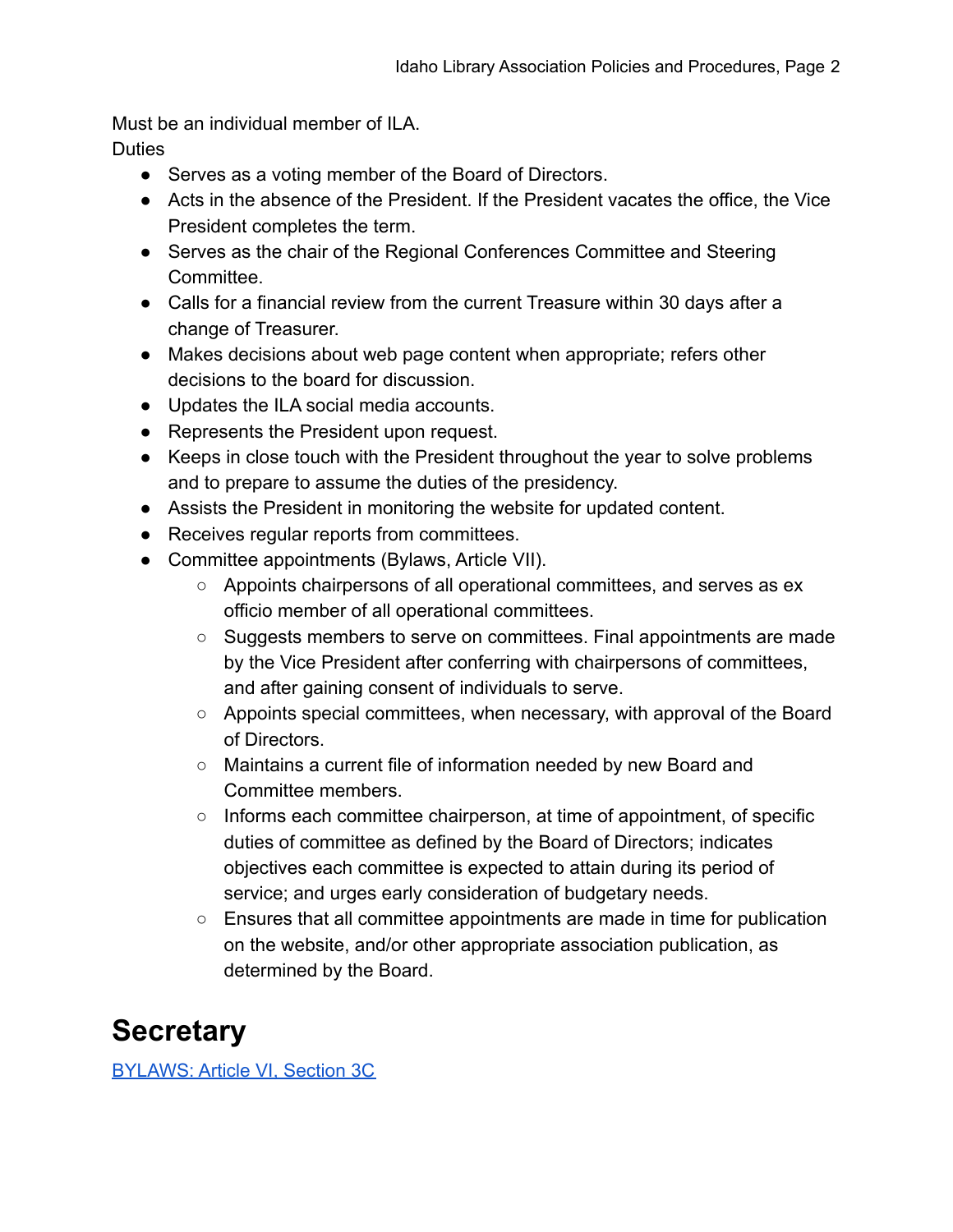Must be an individual member of ILA.

**Duties** 

- Serves as a voting member of the Board of Directors.
- Records and keeps minutes of meetings of the Board of Directors and of the annual conference.
- Handles correspondence as directed by the President and Executive Board.
- Mails notices, except dues notices, to membership, as directed by the President and Board of Directors.
- Keeps a file of names and addresses of all members serving on the Board of Directors, committees, and divisions, as directed by the Board.
- Keeps a current record of the terms of office for Board of Directors members and committee chairs; informs Member Engagement Chair of upcoming vacancies.
- Keeps files of current minutes, pertinent correspondence, and communications.
- Keeps record of attendance at board meetings and at Association meetings.
- Submits a preliminary draft of minutes to the Board of Directors for review prior to approval.
- Sends notices as soon as the date of the annual conference is decided to appropriate organizations. Sends news of ILA activities to American Libraries, or other appropriate publications.
- Edits minutes of the annual conference for posting on the website and/or other association publications as determined by the Board.
- Mails papers, correspondence, documents, and records relating to the Association's business, activities, and history that are not currently in use to ILA Archivist, University of Idaho Library.
- Sends names of new officers as soon as possible after the annual conference to the ALA Chapter Relations Office.

### <span id="page-3-0"></span>**Treasurer**

#### [Bylaws: Article VI, Section 3.D](https://docs.google.com/document/d/1fOdylBnzr6Z85Z4156O-IG0B8Y_dH4DN/edit?usp=sharing&ouid=109512102002422768742&rtpof=true&sd=true)

Must be an individual member of ILA.

**Duties** 

- Serves as a voting member of the Board of Directors.
- Arranges, under direction of the Vice President, for an audit of the books of the previous administration.
- Establishes processes, procedures, and guidelines for treasurer work.
- Creates fiscal policies for the organization.
- Authorizes payment of all bills.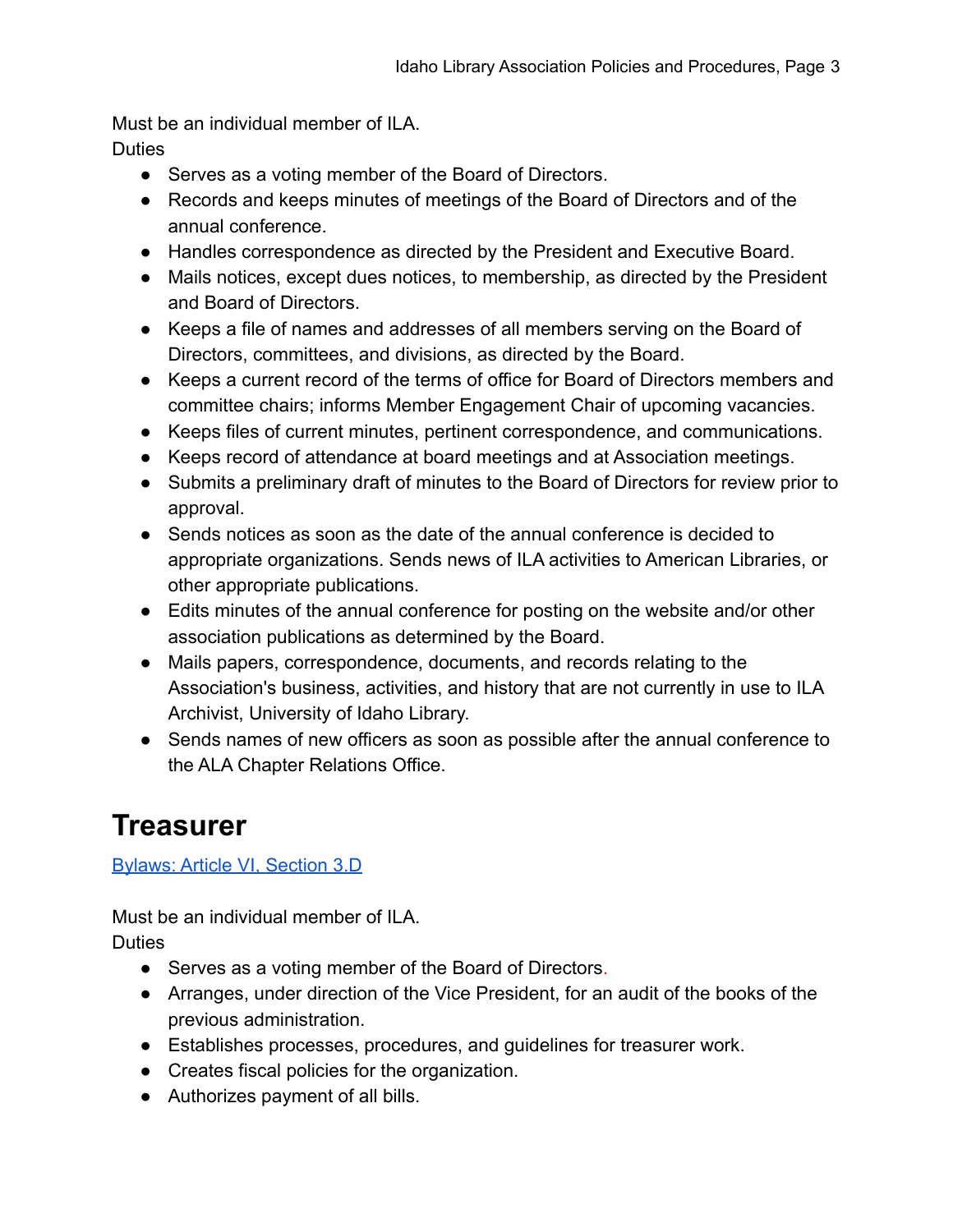- Oversees receipts, records, and acknowledges all payment of dues received from ILA website.
- Coordinates with the Member Engagement Chair a list of the paid up members who are entitled to receive ballots to vote.
- Cooperates with the Member Engagement Chair.
- Submits a detailed, written financial and membership report at each Association meeting, at Board of Directors meetings, and at the close of their term.
- Ensures a report is sent to the Internal Revenue Service by the filing deadline..
- Maintains and provides financial records of conferences.
- Transfers reports and documents within one month following the expiration of their term.
- Oversees financial accounts, including access to accounting software.
- Establishes appropriate permissions for access to financial accounts and records.Serves as chair of the Finance Committee.

## <span id="page-4-0"></span>**Membership Chair**

[Bylaws: Article VI, Section 3.E](https://docs.google.com/document/d/1fOdylBnzr6Z85Z4156O-IG0B8Y_dH4DN/edit?usp=sharing&ouid=109512102002422768742&rtpof=true&sd=true)

Must be an individual member of ILA.

**Duties** 

- Serves as a voting member of the Board of Directors.
- Keeps membership database updated by recording names and addresses of new members as dues are received from online registrations. Notes renewal dates.
- Maintains membership files for ILA committees.
- Acknowledges and thanks new and renewing members.
- Responds to questions regarding membership.
- Reminds members of renewal dates.
- Sends out calls via the email list to renew and become a new member.
- Keeps track of the number each month still needed for organizational sustainability.

# <span id="page-4-1"></span>**Board of Directors**

CONSTITUTION: [Article V, sections 1 & 3](https://docs.google.com/document/d/1vLI05bm5nosilCq7oAvNQ7xa7rFcJqGI/edit?usp=sharing&ouid=109512102002422768742&rtpof=true&sd=true) BYLAWS: [Article V, XI](https://docs.google.com/document/d/1fOdylBnzr6Z85Z4156O-IG0B8Y_dH4DN/edit?usp=sharing&ouid=109512102002422768742&rtpof=true&sd=true)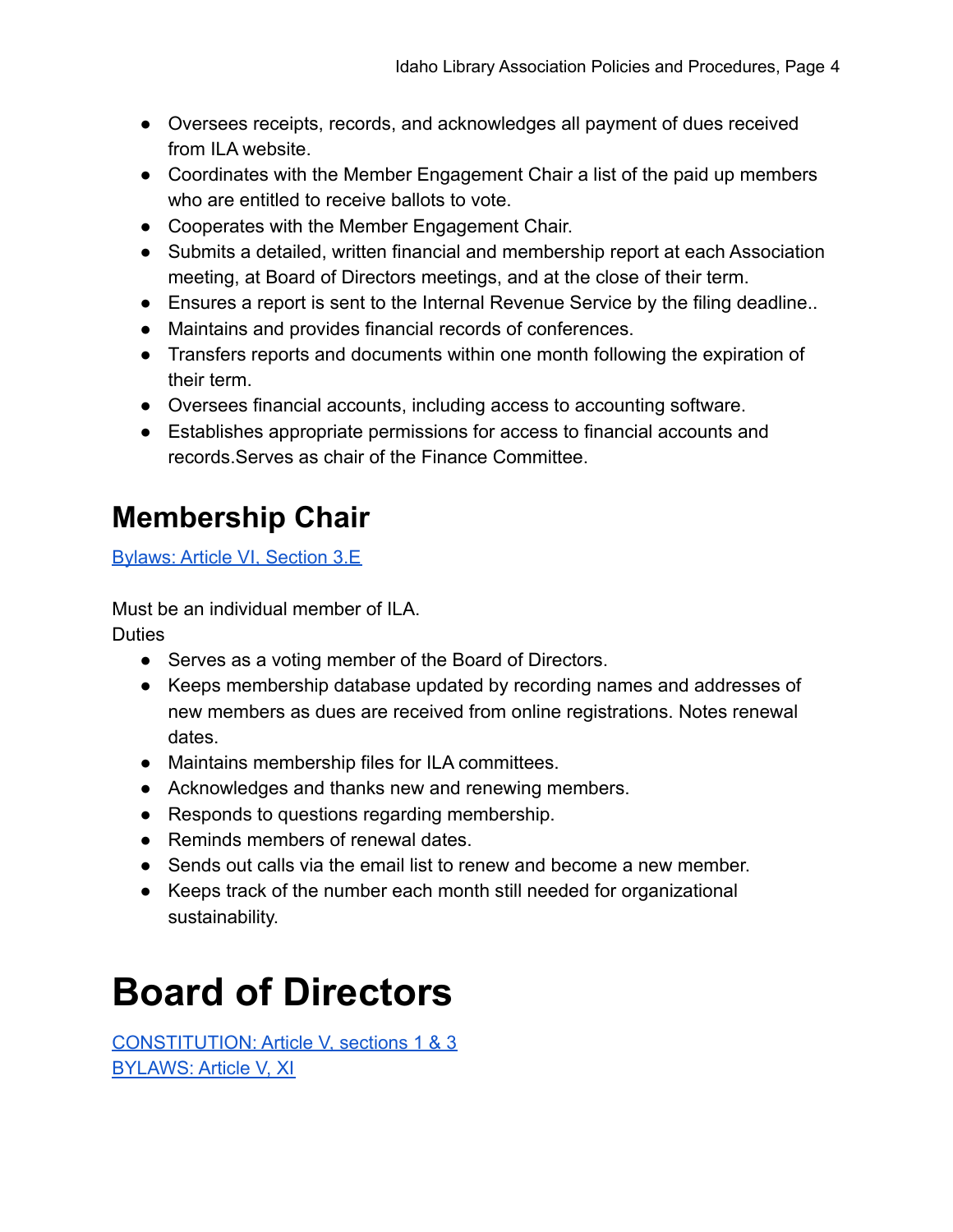Must be individual members of ILA

- **Duties** 
	- Helps the Vice President obtain committee chairpersons and committee members.
	- Reviews the specific duties of each committee at the beginning of the year, indicating the direction that the work should take and the goals that each committee should strive to reach within the year. The chairpersons of all committees shall be notified of such direction through the President and Vice President.
	- Adopts, and may revise, a budget for the Association to ensure its fiscal health.
	- Designates place and date for the Annual Conference.
	- Participates in conference planning, when so called upon by the conference chair and the conference committee.
	- Approves a conference budget, including setting a maximum amount for speakers' expenses, and setting registration and exhibitors' fees.
	- Updates and sets a new strategic plan at the incoming President's direction.
	- Approves changes to the Bylaws. Any Bylaws changes must then be voted on by the membership for final approval.
	- Approves minutes of regular meetings.
	- Approves proposed contracts, reciprocal agreements with other organizations, and credit applications.
	- Approves any proposed changes to dues.
	- Approves proposed legislative priorities and strategies.

Standards and Guidelines

- As part of the Idaho Library Association's purpose to promote the organization and development of better library service in the state of Idaho, it has occasion to propose and adopt standards and guidelines for library activities and service.
- Such standards and guidelines may be proposed by the Association or by any division or committee, working singly or jointly.
- Standards and guidelines proposed by a division(s) should be reviewed by the Board of Directors for consistency with Association policy before adoption by the division(s). Upon approval by the sponsoring division(s) and final approval by the Board of Directors, the standards or guidelines may be published as official Idaho Library Association standards or guidelines.
- Standards and guidelines must be approved by the Board of Directors before publication as official Idaho Library Association standards or guidelines.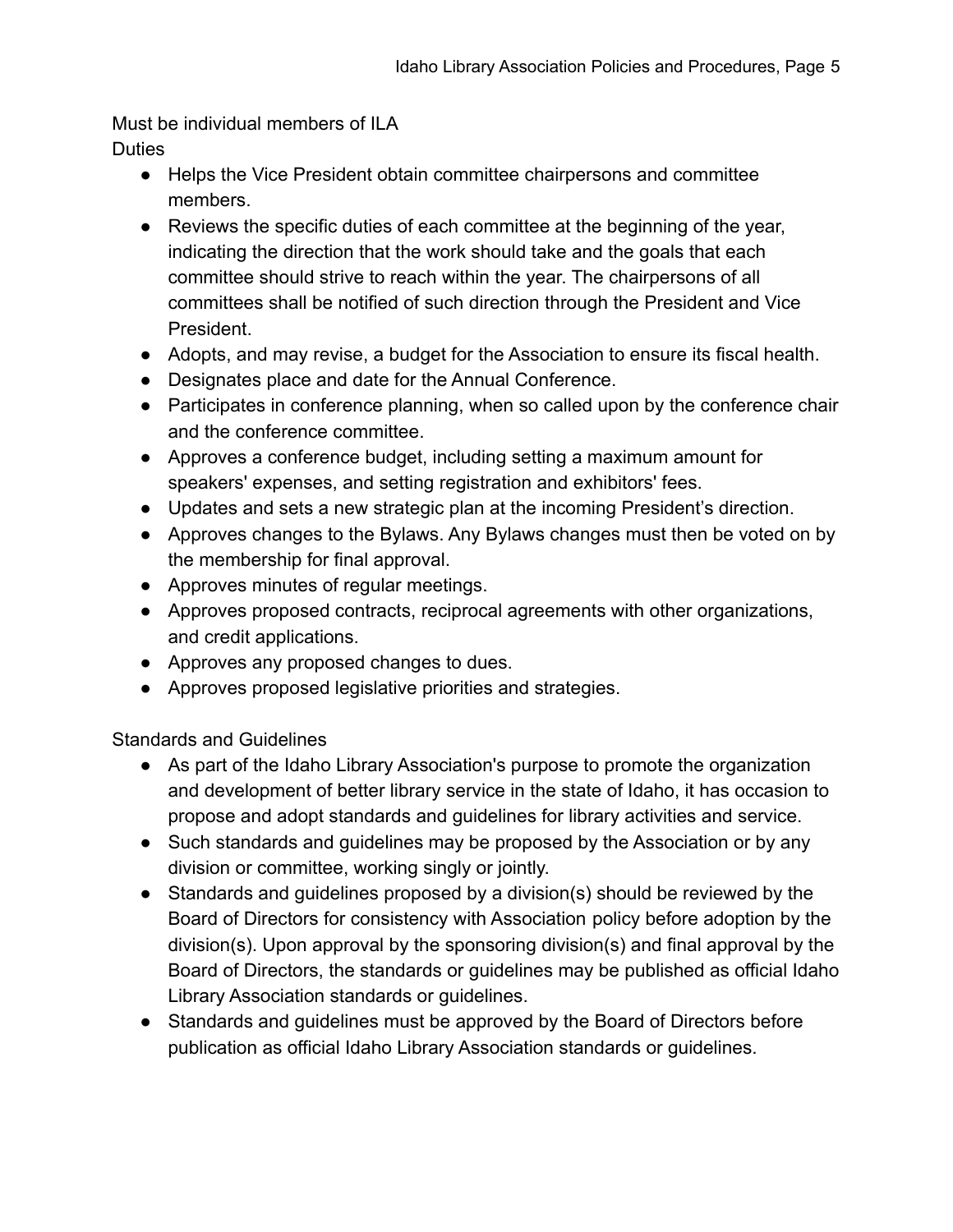## <span id="page-6-0"></span>**Travel for Board Meetings**

The board allows reimbursement to Board members (due to budget restraints, Division and Committee co-chairs are not reimbursed) and to others required to attend for meals, lodging and transportation at rates commensurate with current costs for board meetings not held in conjunction with the annual ILA conference. No more than the State rate should be allowed for meals, lodging, and mileage.

### <span id="page-6-1"></span>**ALA Councilor**

#### [Bylaws: Article XVI, Section 2](https://docs.google.com/document/d/1fOdylBnzr6Z85Z4156O-IG0B8Y_dH4DN/edit?usp=sharing&ouid=109512102002422768742&rtpof=true&sd=true)

**Duties** 

- Serves as a voting member of the Board of Directors.
- Serves as a member of ALA Council
- Serves as liaison between the Idaho Library Association and the ALA Headquarters staff.
- Informs the ILA Board of Directors about important questions coming up for consideration by the ALA Council and collects opinions of the Board of Directors members and ILA membership.
- Submits a written report at each Board of Directors meeting.
- Informs ILA membership through reports on annual and midwinter ALA meetings posted on the website and/or other appropriate association publication, as determined by the Board.

Travel

● Expenses for meals, lodging and transportation Expenses for meals, lodging, transportation to ALA Midwinter Conference are paid by ILA.

### <span id="page-6-2"></span>**PNLA Representative**

**Duties** 

- Serves as a voting member of the ILA Board of Directors and PNLA Executive Board.
- Attends the annual conferences for both ILA and PNLA on a regular basis.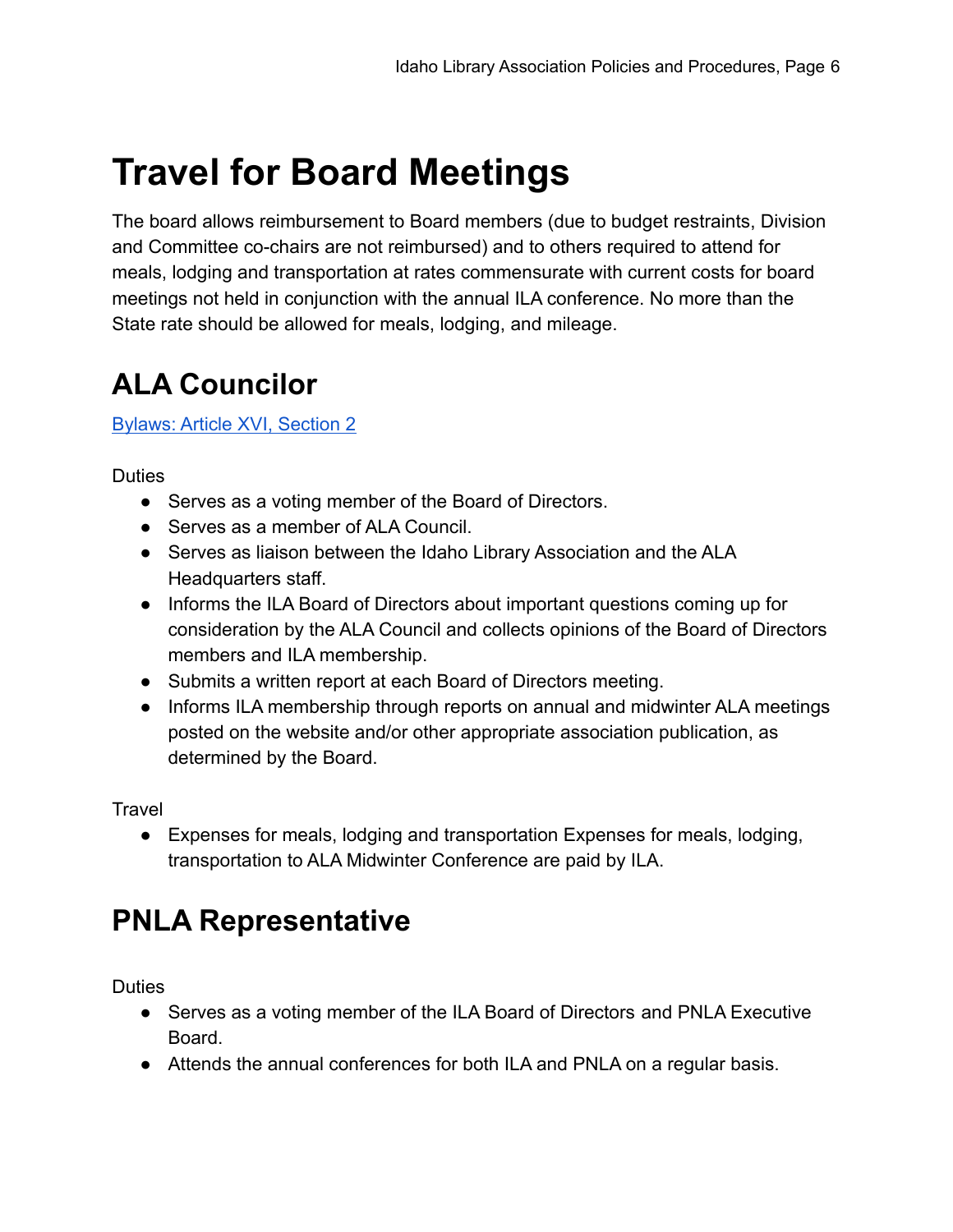- Submits a written report to the Association membership at each ILA and PNLA Association conference; at ILA and PNLA board meetings for posting on the website; and the PNLA Quarterly for the information of the memberships.
- Attends ILA and PNLA board meetings

Travel

● Expenses for meals, lodging and transportation for the October PNLA board meeting are paid by PNLA. Expenses for meals, lodging and transportation for the February PNLA board meeting are paid by ILA. The PNLA Representative or his/her employer is responsible for such expenses for the PNLA and ILA annual conferences.

### <span id="page-7-0"></span>**Webmaster**

Must be an individual member of ILA. Duties as Webmaster

- Appointed by the Board of Directors to hold office at the pleasure of the board.
- Receives annual honorarium set by the Board of Directors.
- Develops and implements web pages. May work with all members of the Board of Directors, legislative advisor, committees, and interest groups to develop page concepts and content. Final approval of page content rests with the webmaster subject to review by the ILA Board of Directors.
- Offers training to new officers and committee members on how to add reports and edit web content. These trainings may be held during new member orientation or at board meetings as requested by the President.
- Performs all daily maintenance of web pages, assuring pages and changes are referenced in the major search engines, and responding to email about the pages.
- Writes structured, validated, and documented HTML code for ease of maintenance so that the code can be read and understood by others.
- Keeps current with HTML language and web tool developments, in order to use the new features in pages if appropriate.
- Is a resource person to the ILA Board of Directors on web site capabilities and limitations.
- Provides regular status reports to the Vice President. Provides written reports as follows: at the annual conference and each regularly scheduled Board of Directors meeting.
- Reports may be transmitted via email.
- Maintains email discussion lists necessary for the business of the Association.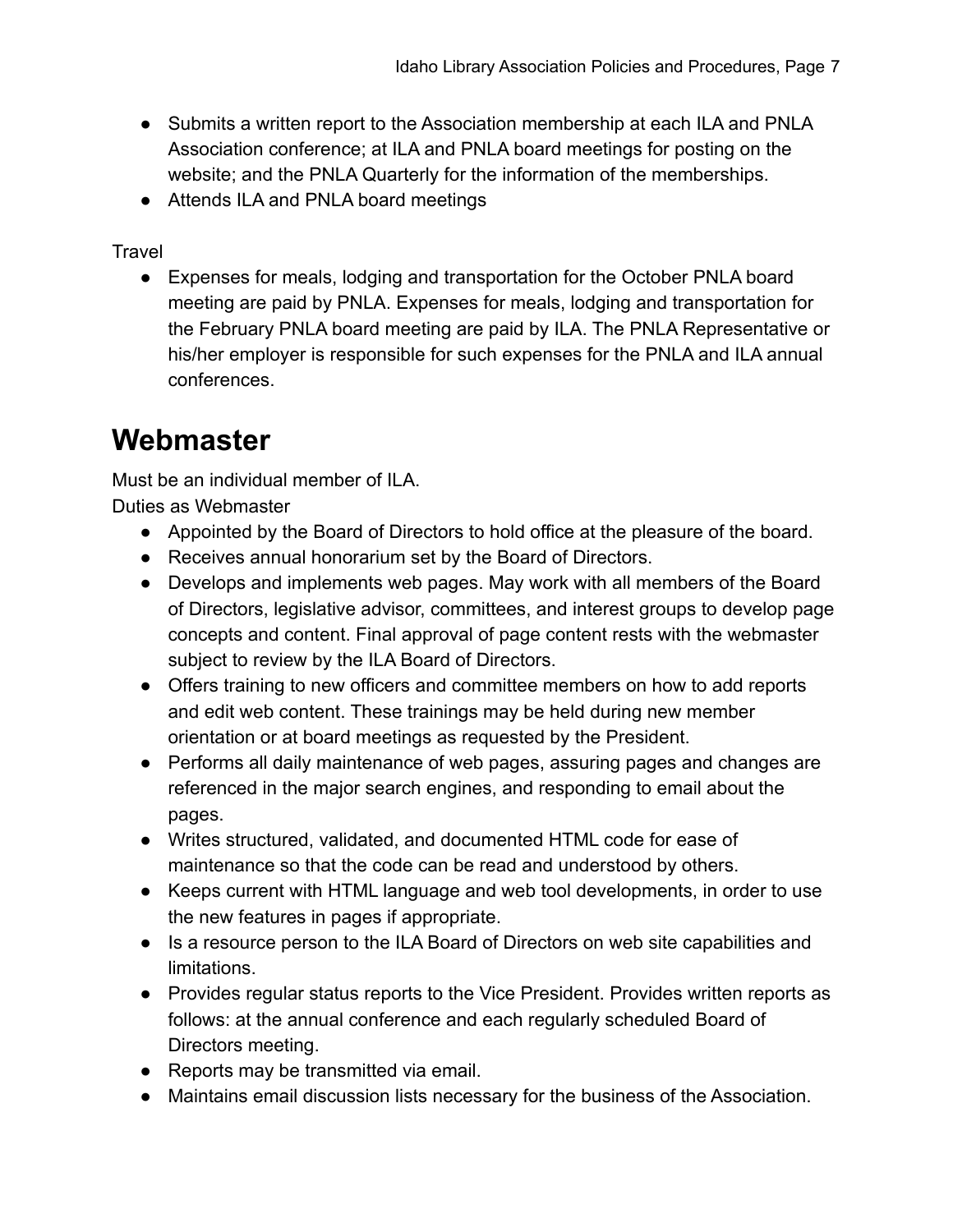Editorial Objectives

● The ILA web page provides ILA members with up to date information on the association, its activities, and related library links.Under the general direction of the ILA Board of Directors, the ILA web page webmaster implements web pages, maintains content and oversees daily management of web sites; and assures quality and file integrity of web pages.

#### Webmaster requirements

● Dynamic, self motivated individual with experience and/or skills in graphic design and/or web site design and maintenance; excellent writing skills; HTML editing, site development and site management skills; scheduling flexibility to allow attendance at occasional meetings. Must use their own computer.

## <span id="page-8-0"></span>**Archives**

#### **[BYLAWS: Article XIII](https://docs.google.com/document/d/1fOdylBnzr6Z85Z4156O-IG0B8Y_dH4DN/edit?usp=sharing&ouid=109512102002422768742&rtpof=true&sd=true)**

**Depository** 

● The University of Idaho Library is the official depository of the Idaho Library Association.

Preservation of Materials

● All papers, documents, and records relating to the business, activities, and history of the Association are to be preserved. They comprise Constitutional and Bylaws revisions, conference programs and proceedings, Board of Directors meeting minutes, correspondence, studies, surveys, reports, publications, etc.

Procedures

- The University of Idaho librarian in charge of archives will assume the responsibility of screening the materials for the ILA Archives and discarding the useless.
- The outgoing Secretary is charged with the responsibility of obtaining archival material from the officers of the Association, division officers, and committee chairpersons shortly before or immediately following the annual conference. The documents are sent directly to the University of Idaho Library for preservation.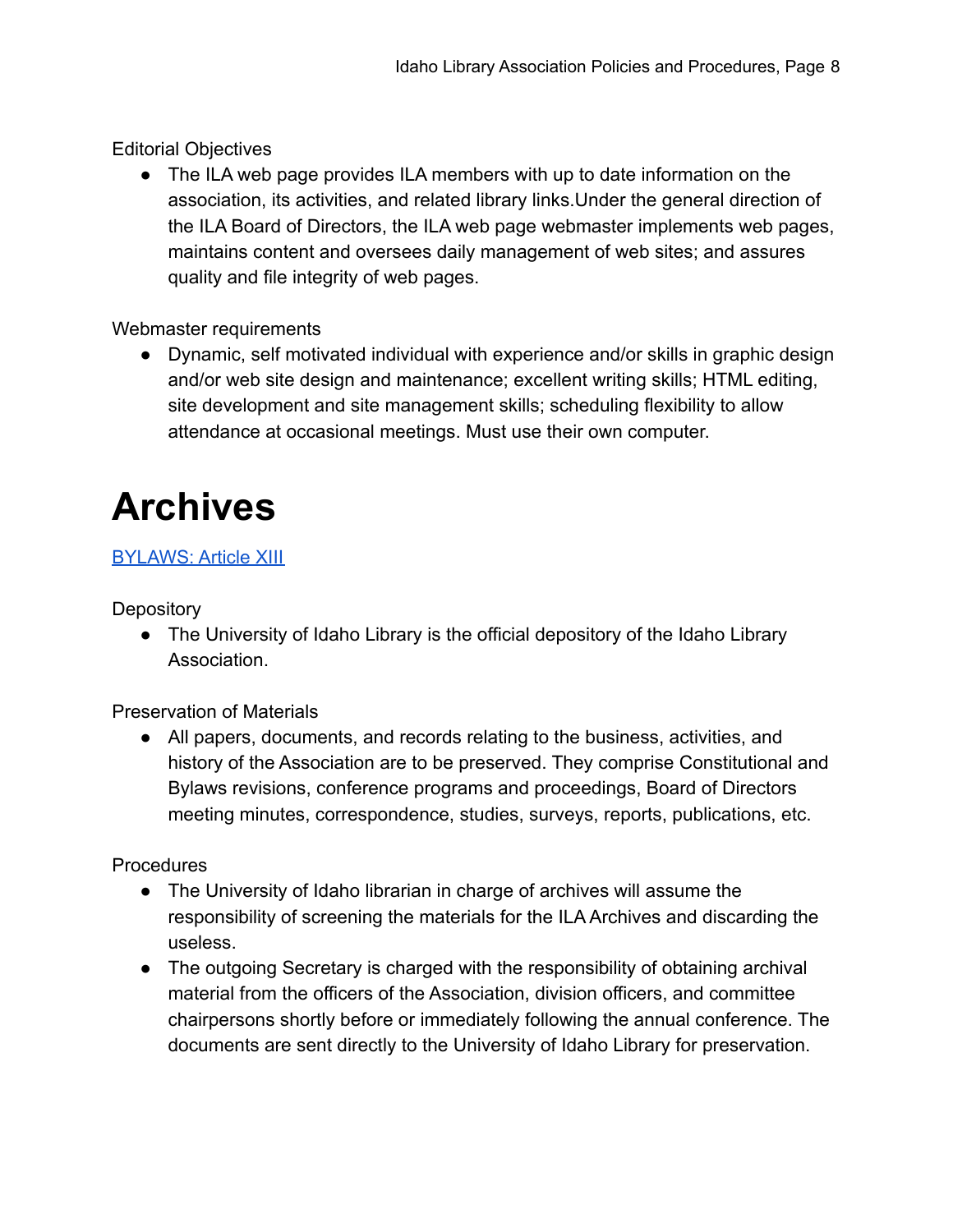## <span id="page-9-0"></span>**Committees**

#### [Bylaws, Article VII, Section 3](https://docs.google.com/document/d/1fOdylBnzr6Z85Z4156O-IG0B8Y_dH4DN/edit?usp=sharing&ouid=109512102002422768742&rtpof=true&sd=true)

- Committee members must be individual members of ILA.
- All expenses committees are referred to the Board of Directors.
- All monies collected by any committee are turned in to the Treasurer.
- Expenses for speakers, special events, etc., are subject to approval of the Board of Directors.
- New association and committee budgets shall be set up at least one month before the fiscal year begins. Normal budgeted expenditures do not require prior approval of the Executive Board.
- Each committee is responsible for creating its own charter and guidelines. These will be submitted to the Board of Directors for approval.

### <span id="page-9-1"></span>**Standing committees**

- Executive Committee (Bylaws, Article VII, section 1)
- Board Development Committee (Bylaws, Article VII, section 2)
- Finance Committee (Bylaws, Article VII, section 3)
- Member Engagement Committee (Bylaws, Article VII, section 4)
	- Subcommittees include Division and Special Interest Roundtables
- Steering Committee (Bylaws, Article VII, section 5)
	- Operational Subcommittees may include:
		- Awards and Scholarships
		- Bibliography
		- Communications
		- Conferences and Events
		- Constitution and Bylaws
		- ILA Book Award
		- Intellectual Freedom
		- Legislative
		- Member Engagement
		- President's Resource Committee
		- Public Relations/Advocacy
		- Regional Conferences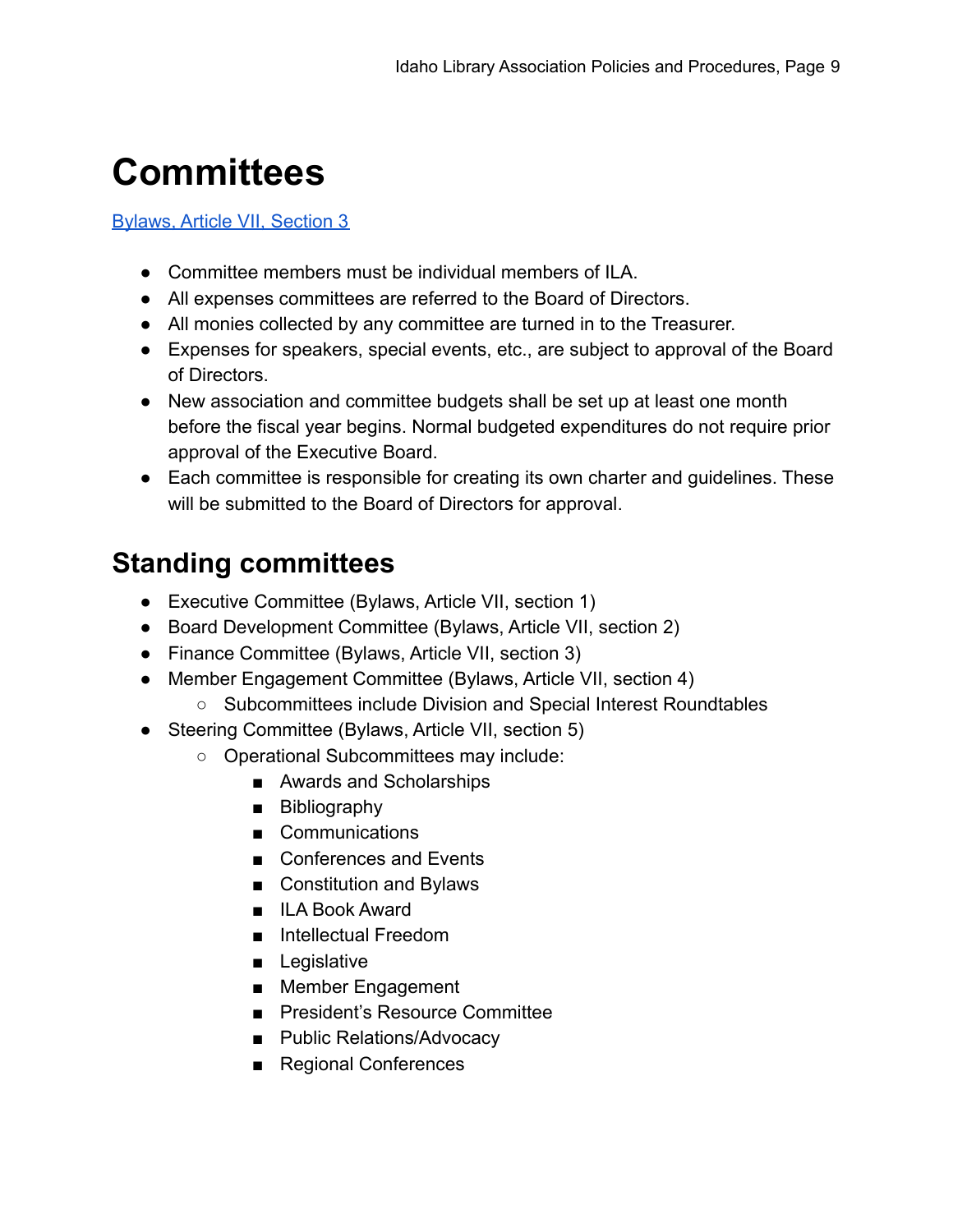### <span id="page-10-0"></span>**Operational Committee Guidelines**

- Normally, each committee is composed of at least three members to serve for two years. Committee Chairs, with Steering Committee approval, may modify the number of members on the committee.
- For continuity, at least one member of the old committee should be reappointed to the new committee.
- Committees may appoint subcommittees as needed, with the approval of the Steering Committee.
- Committees may undertake projects with the agreement of the President.
- Committee members should be familiar with the Association Constitution & Bylaws, and Policies & Procedures.
- Committee chairpersons may request permission to attend any meeting of the Board of Directors to discuss with the Board matters that come within the scope of a committee's jurisdiction, but they may not participate in other deliberations of the Board.

#### <span id="page-10-1"></span>**Responsibilities of the Committee Chairperson**

- Interprets instructions of the Board of Directors or Steering Committee to the committee and makes definite assignments to each member.
- Committee chairpersons should send the President and Secretary copies of all important correspondence.
- Sees that the committee incurs no expense unless authorized to do so, nor commits the Association by a declaration of policy unless authorized or approved by the Board of Directors or Steering Committee.
- Updates any web content pertinent to the committee.
- If the committee wishes to hold a meeting during the conference, arranges with the conference committee for the time and place of meeting.
- Keeps committee files up-to-date and turns active material over to the new committee chairperson within 30 days. Inactive material must be forwarded to the Secretary for the archives.
- Each committee chairperson shall submit a written final report at the Annual Conference for posting on the website, and/or other appropriate association publication, as determined by the Board. This report should include:
	- $\circ$  A report of work done.
	- o Recommendations.
	- o Suggestions of names for appointment to the committee for the next year.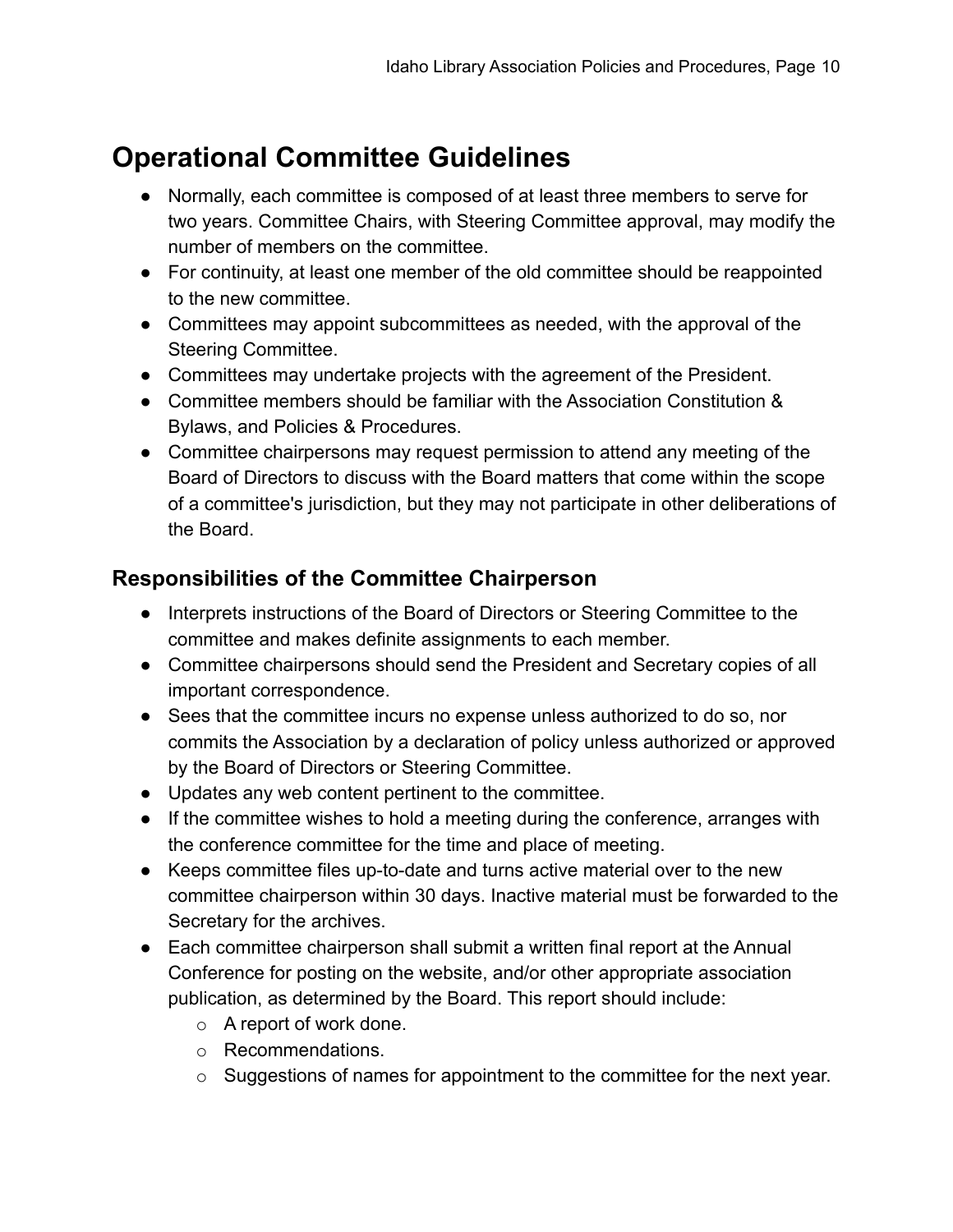## <span id="page-11-0"></span>**Annual Conference**

The President, Treasurer, Conference Chair, and the Annual Conference Exhibits Chair are allowed full expenses for meals, lodging, and transportation for the duration of the Annual Conference, including the hospitality room.

### <span id="page-11-1"></span>**Travel to Annual Conference**

Expenses for meals, lodging, and transportation to the ILA annual conference are paid by the Association for members of the Board of Directors, contingent upon attending the Board meetings. Conference registration fees are waived for the Board of Directors.

### <span id="page-11-2"></span>**Annual Conference Chair**

Must be an individual member of ILA. **Duties** 

- Appointed by the President and confirmed by the board.
- Serves as chairperson of the conference committee.
- Uses and updates the ILA conference manual.
- Works with the Conference site selection committee to obtain the most appropriate sites for annual conferences; visits and evaluates sites; advises on logistical requirements and facility capabilities for proposed programs.
- Works with the Board of Directors to establish future conference dates.
- Works with Equipment and Exhibits Chairs to prepare a conference budget for review, revision and approval by the executive board.
- Recommends to the Board of Directors appropriate booth rental fees for exhibitors and registration fees for attendees, based on past history and current budget.
- Reviews all bills for conference expenditures and approves for payment.
- Prepares initial program schedule for review.
- Establishes conference planning deadlines; monitors program progress against deadlines.
- Schedules conference committee meetings; prepares and mails meeting notice, agenda and minutes; monitors subcommittee meetings.
- Works with Equipment and Local Arrangements Committee to collect information on room setups, AV requirements, speaker rooms and meals, and other logistical details; notifies facility of ILA requirements.